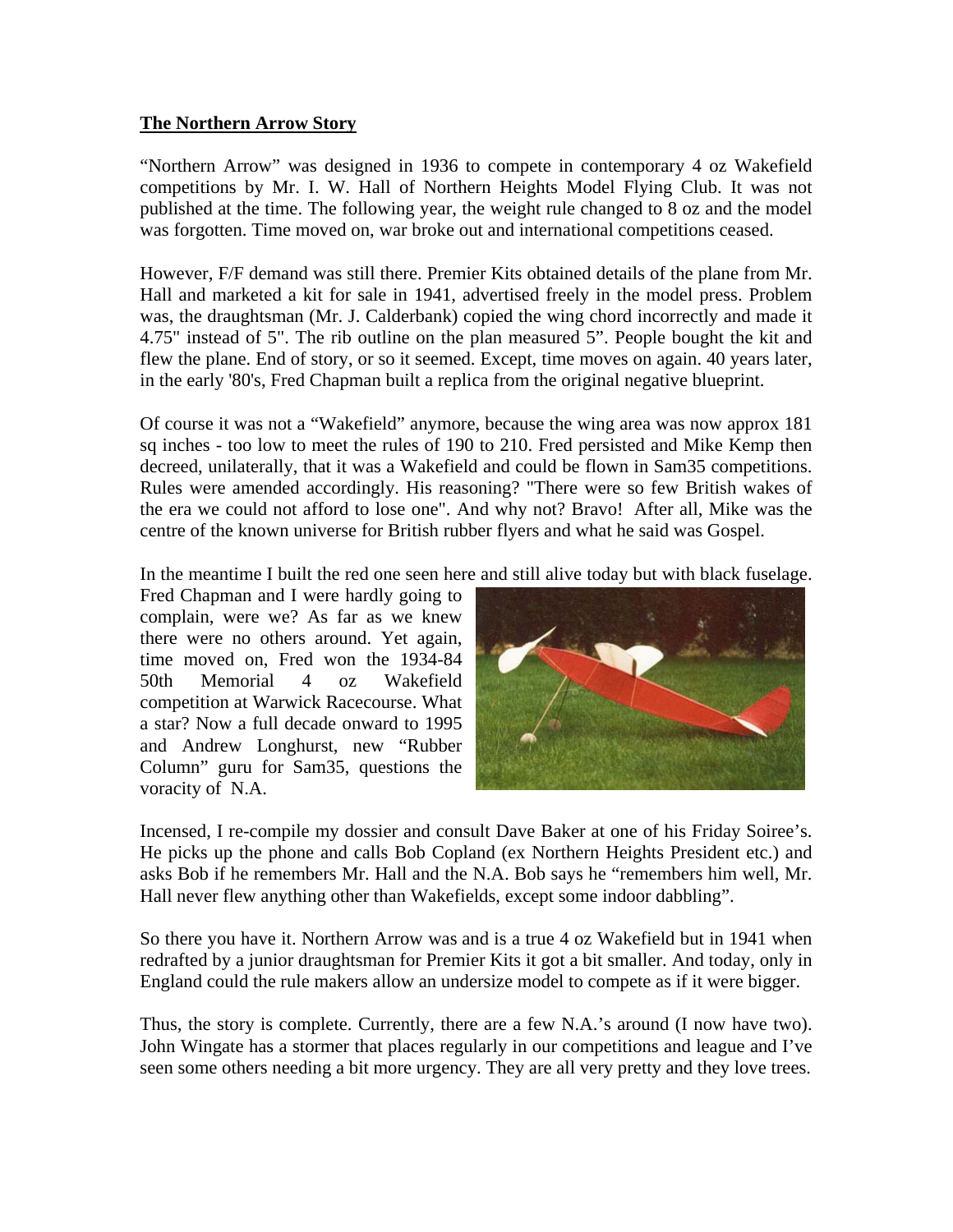Below is the letter that was published in Sam35Speaks setting out my case for this model qualifying as a 4oz Wakefield?

Dear Andy, Re: - Northern Arrow eligibility as a 4oz Wakefield - March '95 S.S.

 I have a copy of the original Premier blueprint of N.A. showing that the rib outline (positioned on top of the fuselage) has a wing chord of 5", as compared to the wing planform measured at 4.75". I believe that a mistake occurred when the draughtsman for Premier Kits (Mr. J. Calderbank) drew up the plans from Mr. I. W. Hall's original working drawings or sketches and created an erroneous wing planform!

The error was perpetuated by Mr. Lawrence Sparey when he transcribed details from the Premier plan to his drawings used in the book "Models for Flying" by Sparey and Rippon. Using your figure of 181 square inches and recalculating for 5" chord gives a wing area of 190.5 square inches.

 Furthermore it was the late Fred Chapman's contemporaneous belief that the N.A. was indeed a 4oz Wake and I remember many exploratory discussions with him since 1986 regarding the design, it's possible history, and our theory that in all probability the N.A. was caught in an unfortunate time warp as follows:-

- \* N.A. designed and flown as 4oz wake by Mr. Hall in 1936.
- \* Plans surfaced and drawn/kitted by Premier in 1940/41.
- \* Models for Flying published with redrawn plan (post) 1941.

There is further circumstantial evidence that supports Fred's and my theory:-

- \* Mr. Hall was a Northern Heights MFC member, as was Mr. Bob Copland.
- \* The design bears more than a passing resemblance to Bob's 1936 classic design.
- \* Many constant chord designs of the period carried similar dimensions:-

| * | Copland '36 Wake   | 5" chord | $40.5$ " span |
|---|--------------------|----------|---------------|
| ∗ | Jeffery '36 Moffet | 5" chord | $41.5$ " span |
| * | Lanzo duplex       | 5" chord | $41.5$ " span |
| ∗ | Verdier '36 Wake   | 5" chord | $40.0$ " span |
| ∗ | Ying '35 Wake      | 5" chord | $40.0$ " span |

So they were all at it, with their 5" chords, 40" spans and parallel planforms; including, I submit, their contemporary, Mr. Ivor W. Hall.

 Expressed in the vernacular: If it looks like a chicken, behaves like a chicken and sounds like a chicken, then it ain't a turkey. IT'S A CHICKEN!